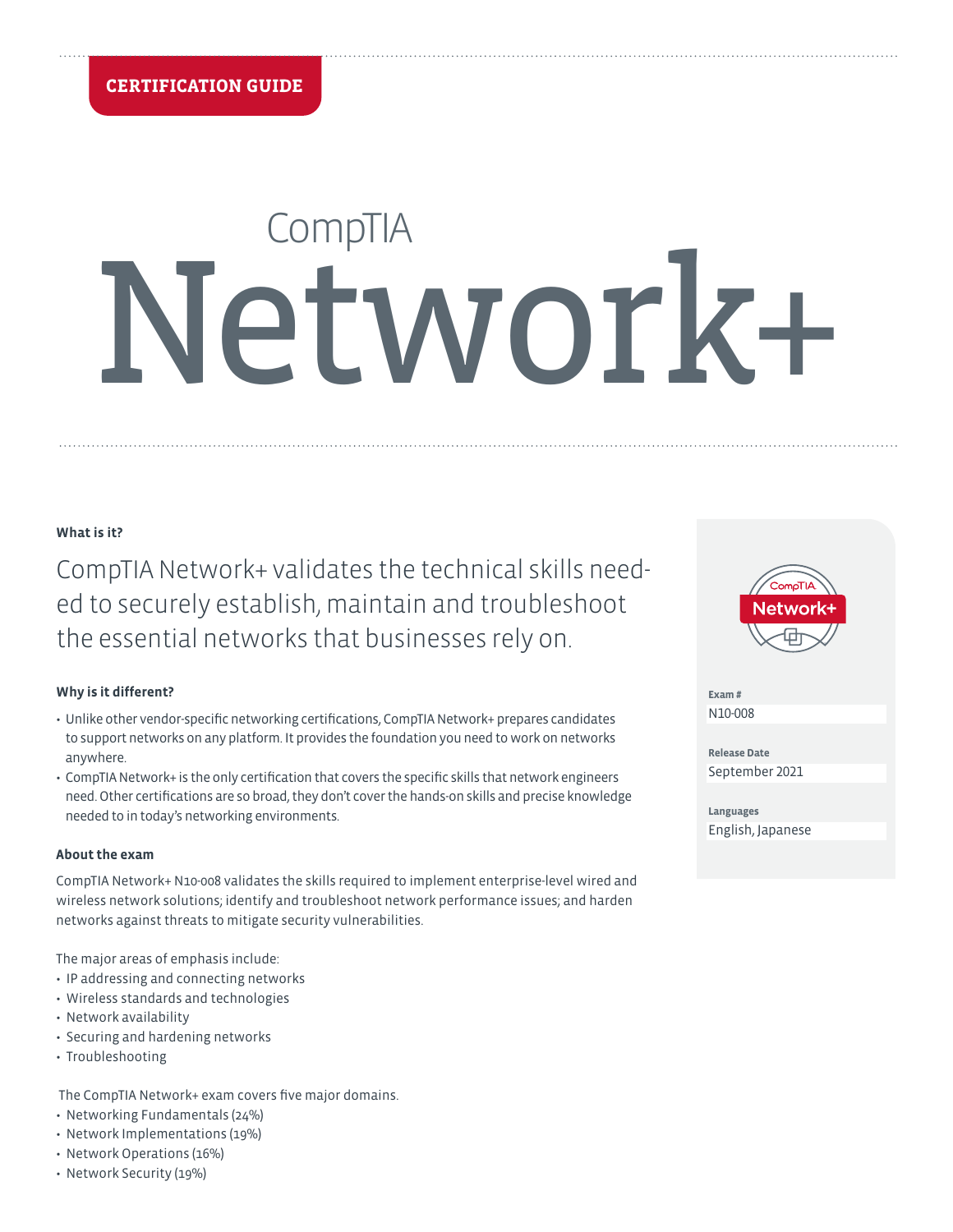## **What's in this version?**

The new CompTIA Network+ focuses on foundational networking tools and technologies used to create secure networks and guarantee the availability of critical business information.

## **New updates to the CompTIA Network+ exam domains:**

- Network architecture appears on the exam for the first time, including software-defined networking, ensuring that candidates understand network integrations and the cutting-edge technologies being used in deployments.
- Emerging wireless standards and technologies are covered to allow businesses flexibility and maximal security when deploying networks.
- Because constant access to both internal networks and SaaS applications drives productivity, network performance monitoring and high availability are covered as separate objectives.
- Network security has been streamlined to focus on the critical aspects of hardening networks against malicious attacks and the secure execution of network deployments to protect against unintended data breaches.

## **How does CompTIA Network+ Compare to Alternatives?**

|                         | Network+                                                                         | ahaha<br>CISCO.<br>CCNA                                                                 |
|-------------------------|----------------------------------------------------------------------------------|-----------------------------------------------------------------------------------------|
| Certification           | <b>CompTIA Network+</b>                                                          | <b>CCNA</b>                                                                             |
| Exam Length             | 1 exam, 90 min.                                                                  | 1 exam, 90 minutes                                                                      |
| <b>Experience Level</b> | <b>Early career</b>                                                              | Early career                                                                            |
| <b>Exam focus</b>       | Covers networking<br>technologies across all<br>vendors & solutions              | Job role based.<br>Networking for Cisco<br>products & solutions<br>1-3 years experience |
| <b>Prerequisites</b>    | CompTIA A+ &/or a<br>minimum of 9 months<br>networking experience<br>recommended | 1-3 years experience                                                                    |
| <b>Vendor Neutral</b>   | Yes                                                                              | No                                                                                      |
| <b>Price</b>            | \$338                                                                            | \$295                                                                                   |

## **Top Network+ Job Titles**

- Junior Network Administrator
- Datacenter Support Technician
- Network Engineer
- System Administrator
- NOC Technician
	- Telecommunications Technician
	- Cable Technician

## **CompTIA Certification Pathway**

CompTIA certifications align with the skillsets needed to support and manage IT infrastructure. Enter where appropriate for you. Consider your experience and existing certifications or course of study.



## **INFRASTRUCTURE PATHWAY**

**CYBERSECURITY PATHWAY**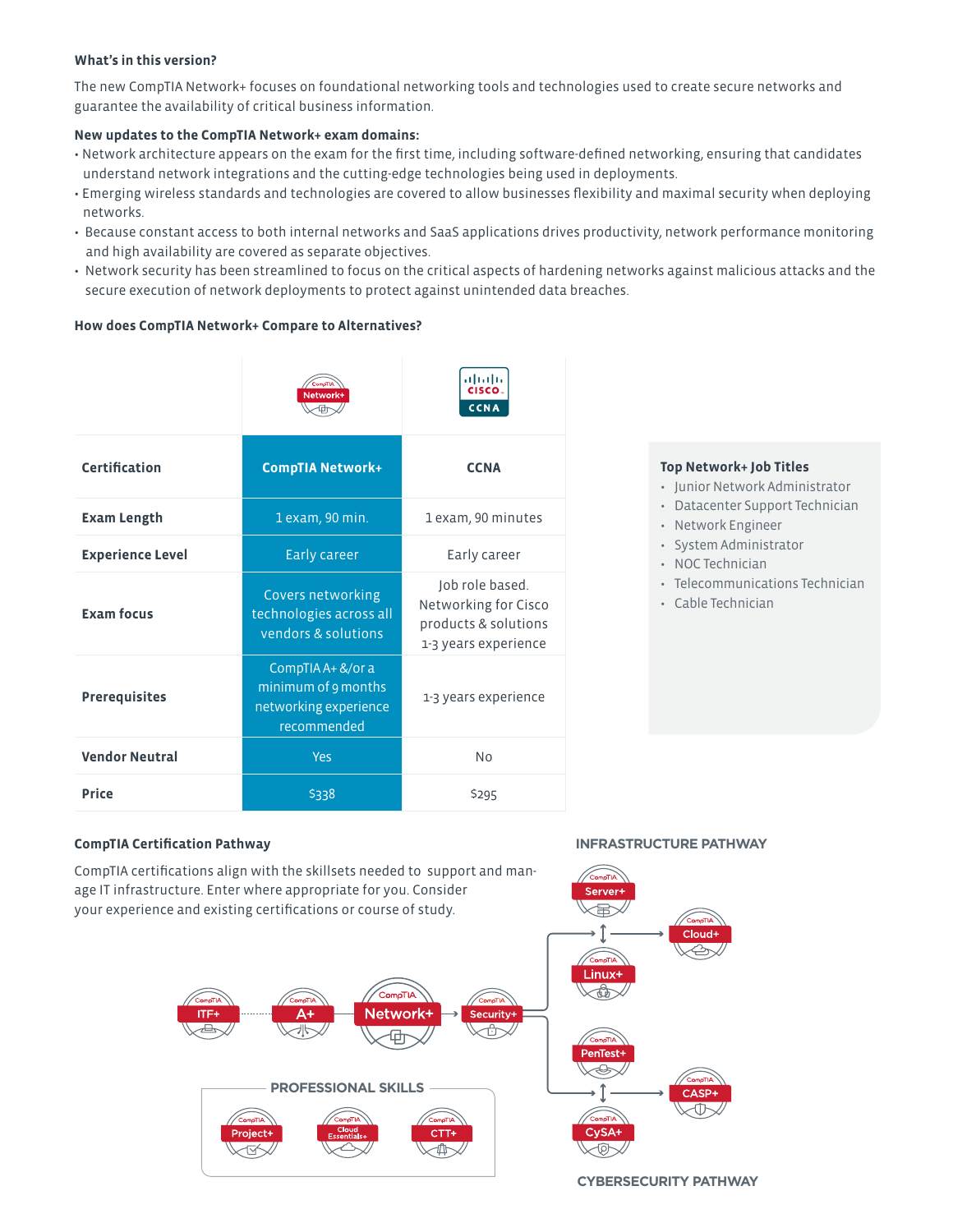# Networking Fundamentals  $24%$

- Compare and contrast the Open Systems Interconnection (OSI) model layers and encapsulation concepts
- Explain the characteristics of network topologies and network types
- Summarize the types of cables and connectors and explain which is the appropriate type for a solution
- Configure a subnet and use appropriate IP addressing schemes
- Explain common ports and protocols, their application, and encrypted alternatives
- Explain the use and purpose of network services
- Explain basic corporate and datacenter network architecture
- Summarize cloud concepts and connectivity options

# Networking Implementations 19%

- Compare and contrast various devices, their features, and their appropriate placement on the network
- Compare and contrast routing technologies and bandwidth management concepts
- Configure and deploy common Ethernet switching features
- Install and configure the appropriate wireless standards and technologies

# Network Operations 16%

- Use the appropriate statistics and sensors to ensure network availability
- Explain the purpose of organizational documents and policies
- Explain high availability and disaster recovery concepts and summarize which is the best solution

# Network Security 19%

- Explain common security concepts.
- Compare and contrast common types of attacks
- Apply network hardening techniques
- Compare and contrast remote access methods and security implications
- Explain the importance of physical security

# Network Troubleshooting 22%

- Explain the network troubleshooting methodology
- Troubleshoot common cable connectivity issues and select the appropriate tools
- Use the appropriate network software tools and commands
- Troubleshoot common wireless connectivity issues
- Troubleshoot general networking issues